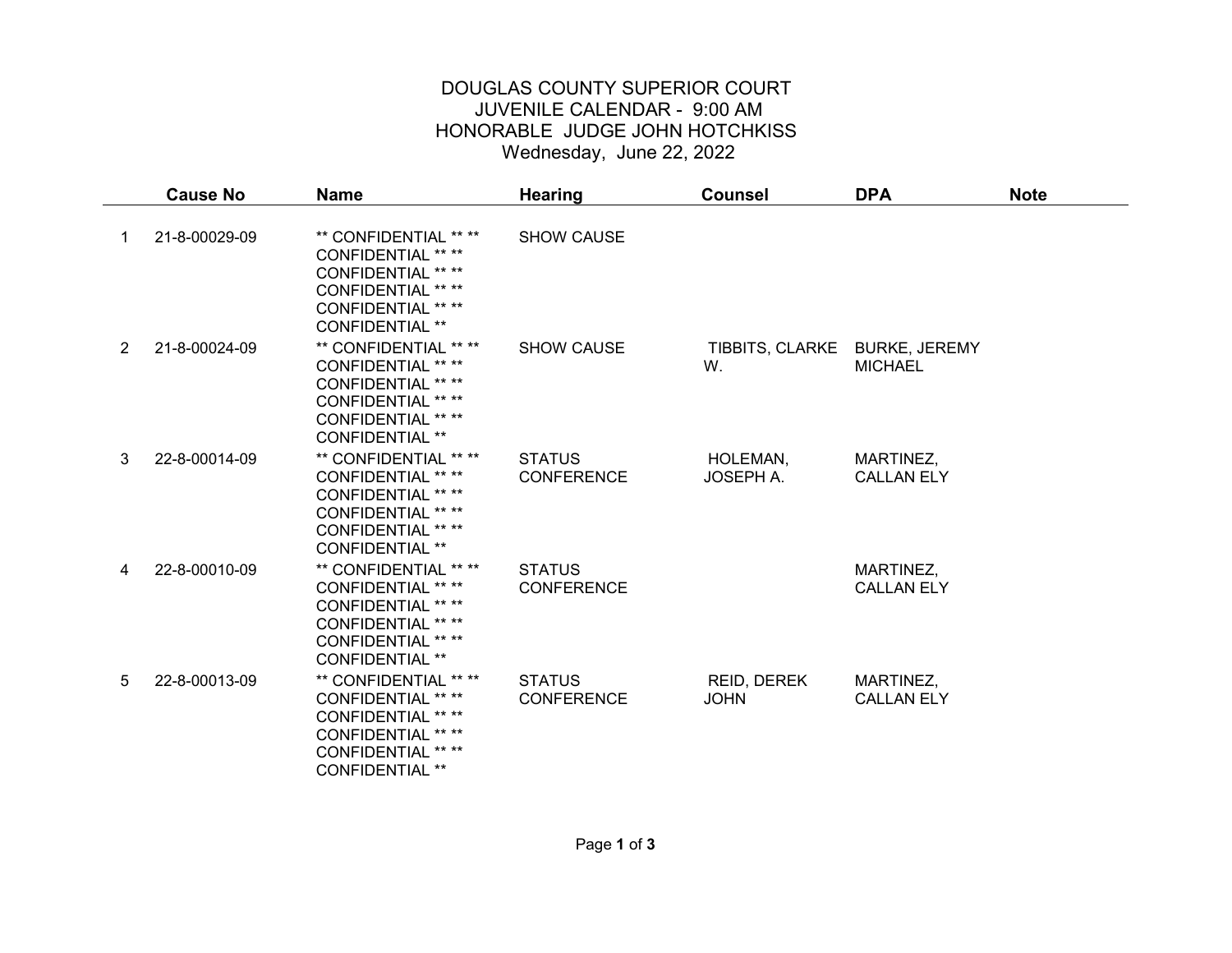## DOUGLAS COUNTY SUPERIOR COURT JUVENILE CALENDAR - 9:00 AM HONORABLE JUDGE JOHN HOTCHKISS Wednesday, June 22, 2022

|              | <b>Cause No</b> | <b>Name</b>                                                                                                                                                         | <b>Hearing</b>                     | <b>Counsel</b>                         | <b>DPA</b>                     | <b>Note</b> |
|--------------|-----------------|---------------------------------------------------------------------------------------------------------------------------------------------------------------------|------------------------------------|----------------------------------------|--------------------------------|-------------|
| 6            | 22-8-00034-09   | ** CONFIDENTIAL ** **<br>CONFIDENTIAL ** **<br><b>CONFIDENTIAL ** **</b><br><b>CONFIDENTIAL ** **</b><br><b>CONFIDENTIAL ** **</b><br>CONFIDENTIAL **               | <b>PRELIMINARY</b><br>APPEARANCE   | REID, DEREK<br><b>JOHN</b>             | MARTINEZ,<br><b>CALLAN ELY</b> |             |
| $\mathbf{7}$ | 22-8-00027-09   | ** CONFIDENTIAL ** **<br><b>CONFIDENTIAL ** **</b><br><b>CONFIDENTIAL ** **</b><br><b>CONFIDENTIAL ** **</b><br><b>CONFIDENTIAL ** **</b><br><b>CONFIDENTIAL **</b> | <b>STATUS</b><br><b>CONFERENCE</b> |                                        | MARTINEZ,<br><b>CALLAN ELY</b> |             |
| 8            | 22-8-00031-09   | ** CONFIDENTIAL ** **<br><b>CONFIDENTIAL ** **</b><br><b>CONFIDENTIAL ** **</b><br><b>CONFIDENTIAL ** **</b><br><b>CONFIDENTIAL ** **</b><br><b>CONFIDENTIAL **</b> | <b>STATUS</b><br><b>CONFERENCE</b> | REID, DEREK<br><b>JOHN</b>             | MARTINEZ,<br><b>CALLAN ELY</b> |             |
| 9            | 22-8-00033-09   | ** CONFIDENTIAL ** **<br>CONFIDENTIAL ** **<br><b>CONFIDENTIAL ** **</b><br><b>CONFIDENTIAL ** **</b><br><b>CONFIDENTIAL ** **</b><br><b>CONFIDENTIAL **</b>        | <b>READINESS HEARING</b>           | <b>BURKE, JEREMY</b><br><b>MICHAEL</b> | MARTINEZ,<br><b>CALLAN ELY</b> |             |
| 10           | 22-8-00032-09   | ** CONFIDENTIAL ** **<br><b>CONFIDENTIAL ** **</b><br><b>CONFIDENTIAL ** **</b><br><b>CONFIDENTIAL ** **</b><br><b>CONFIDENTIAL ** **</b><br><b>CONFIDENTIAL **</b> | <b>READINESS HEARING</b>           | COLLINS, JESSE<br>G                    | MARTINEZ,<br><b>CALLAN ELY</b> |             |